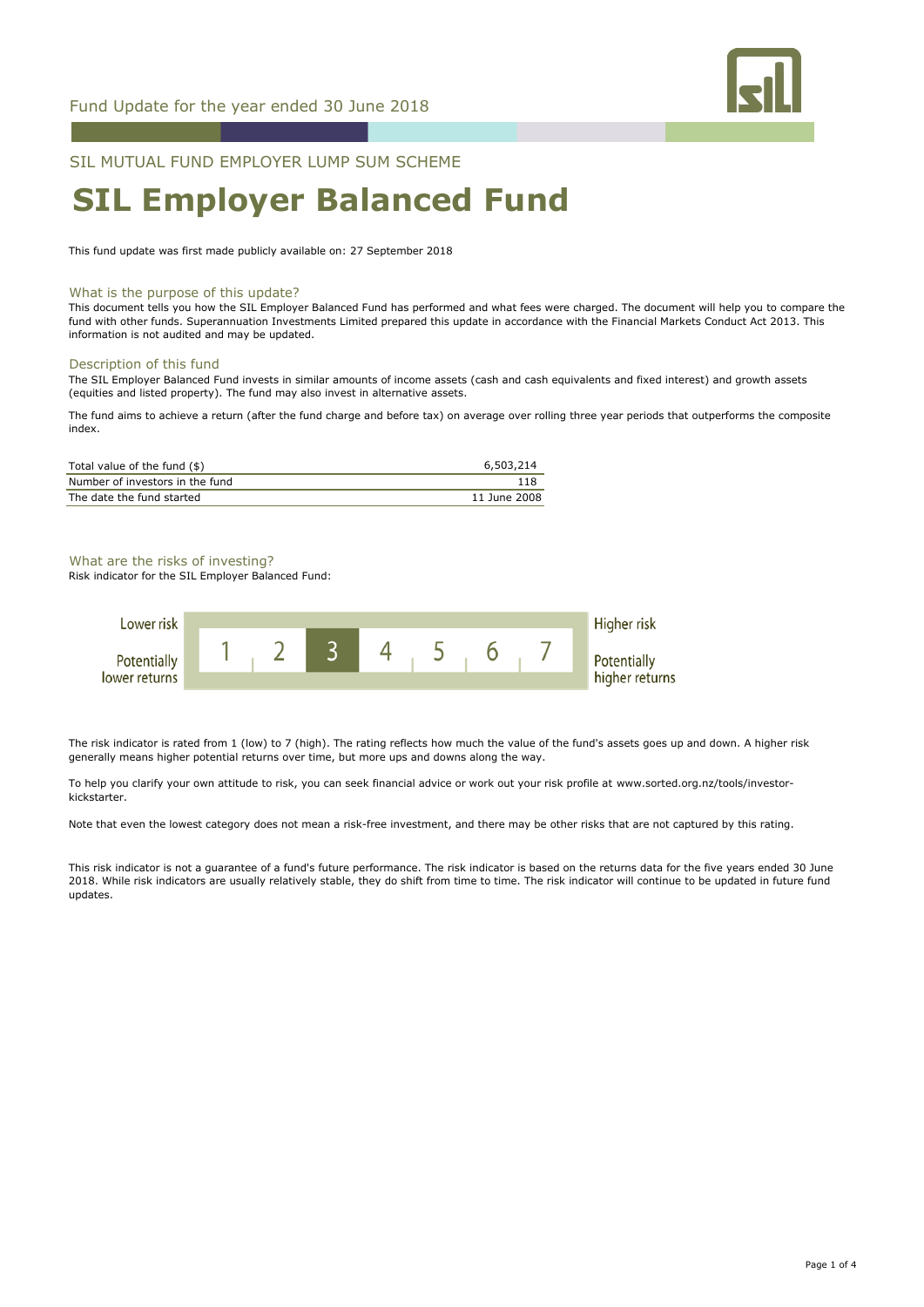|  |  |  |  | How has the fund performed? |  |
|--|--|--|--|-----------------------------|--|
|--|--|--|--|-----------------------------|--|

|                                                    | Average over past<br>five years | Past year |
|----------------------------------------------------|---------------------------------|-----------|
|                                                    |                                 |           |
| Annual return                                      |                                 |           |
| (after deductions for fund charges and tax)        | 7.32%                           | 7.47%     |
| Annual return                                      |                                 |           |
| (after deductions for fund charges but before tax) | 8.55%                           | 7.89%     |
| Market index annual return                         |                                 |           |
| (reflects no deduction for fund charges and tax)   | 8.82%                           | $8.54\%$  |

The market index annual return is calculated using the target investment mix and the indices of each asset class.

Additional information about the market index is available in the statement of investment policy and objectives on the scheme register at business.govt.nz/disclose.

### **Annual return graph**



This shows the return after fund charges and tax for each year ending 31 March since the fund started. The last bar shows the average annual return since the fund started, up to 30 June 2018.

**Important:** This does not tell you how the fund will perform in the future.

Returns in this update are after tax at the highest prescribed investor rate (PIR) of tax for an individual New Zealand resident. Your tax may be lower.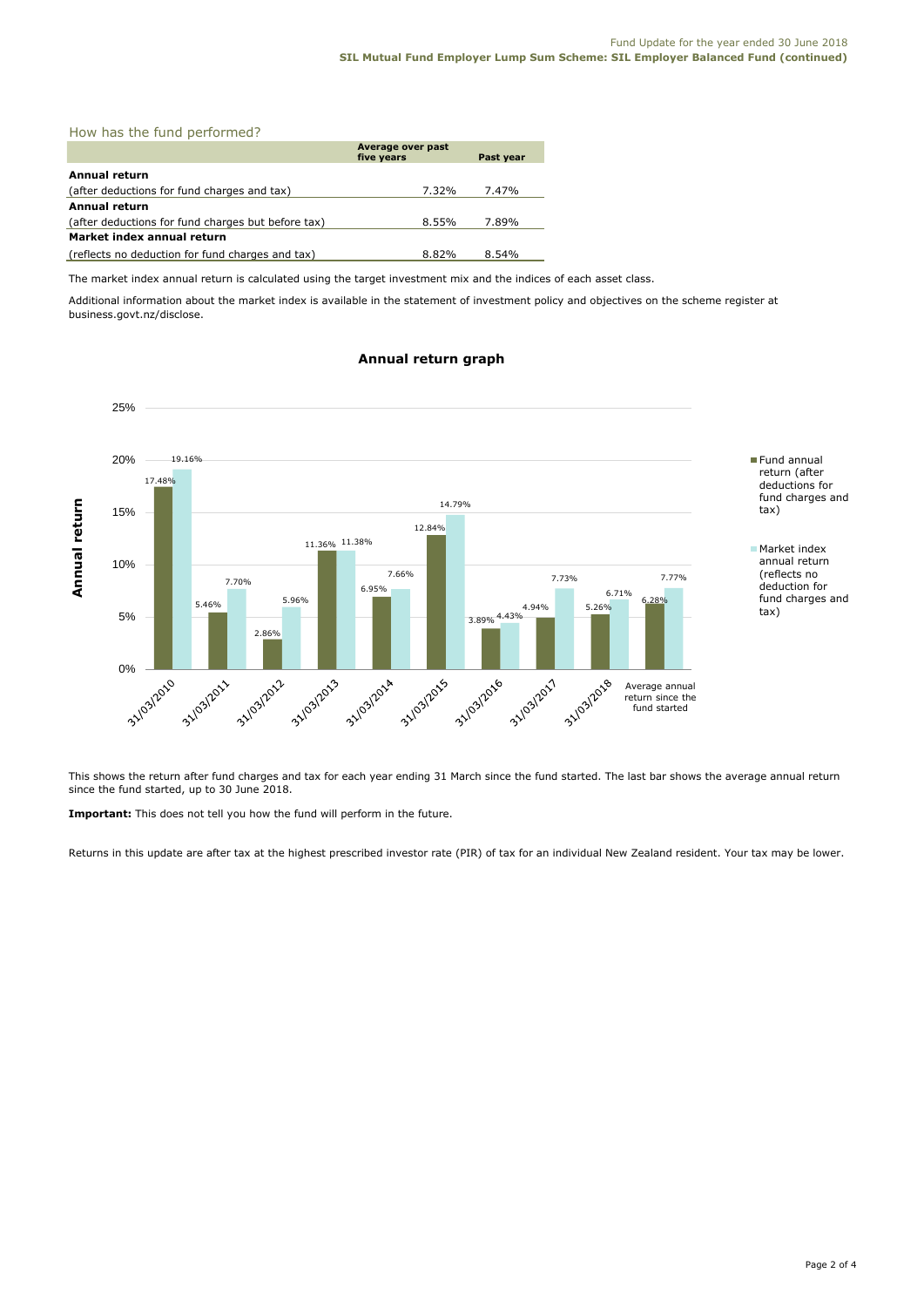#### What fees are investors charged?

Investors in the SIL Employer Balanced Fund are charged fund charges. In the year to 30 June 2018 these were:

|                                             | % of net asset value       |
|---------------------------------------------|----------------------------|
| <b>Total fund charges</b>                   | 1.01%                      |
| Which are made up of:                       |                            |
| Total management and administration charges | 1.01%                      |
| Including:                                  |                            |
| Manager's basic fee                         | $0.90\%$                   |
| Other management and administration charges | $0.11\%$                   |
| Total performance based fees                | $0.00\%$                   |
|                                             | Dollar amount per investor |
| <b>Other charges</b>                        |                            |
| Membership fee                              | \$0                        |

Investors are not currently charged individual action fees for specific actions or decisions (for example, for withdrawing from or switching funds).

Small differences in fees and charges can have a big impact on your investment over the long term.

## Example of how this applies to an investor

Sarah had \$10,000 in the fund at the start of the year and did not make any further contributions. At the end of the year, Sarah received a return after fund charges were deducted of \$747 (that is 7.47% of her inital \$10,000). Sarah also paid \$0 in other charges. This gives Sarah a total return after tax of \$747 for the year.

#### What does the fund invest in?

**Actual investment mix Target investment mix**

This shows the types of assets that the fund invests in. This shows the mix of assets that the fund generally intends to invest in.